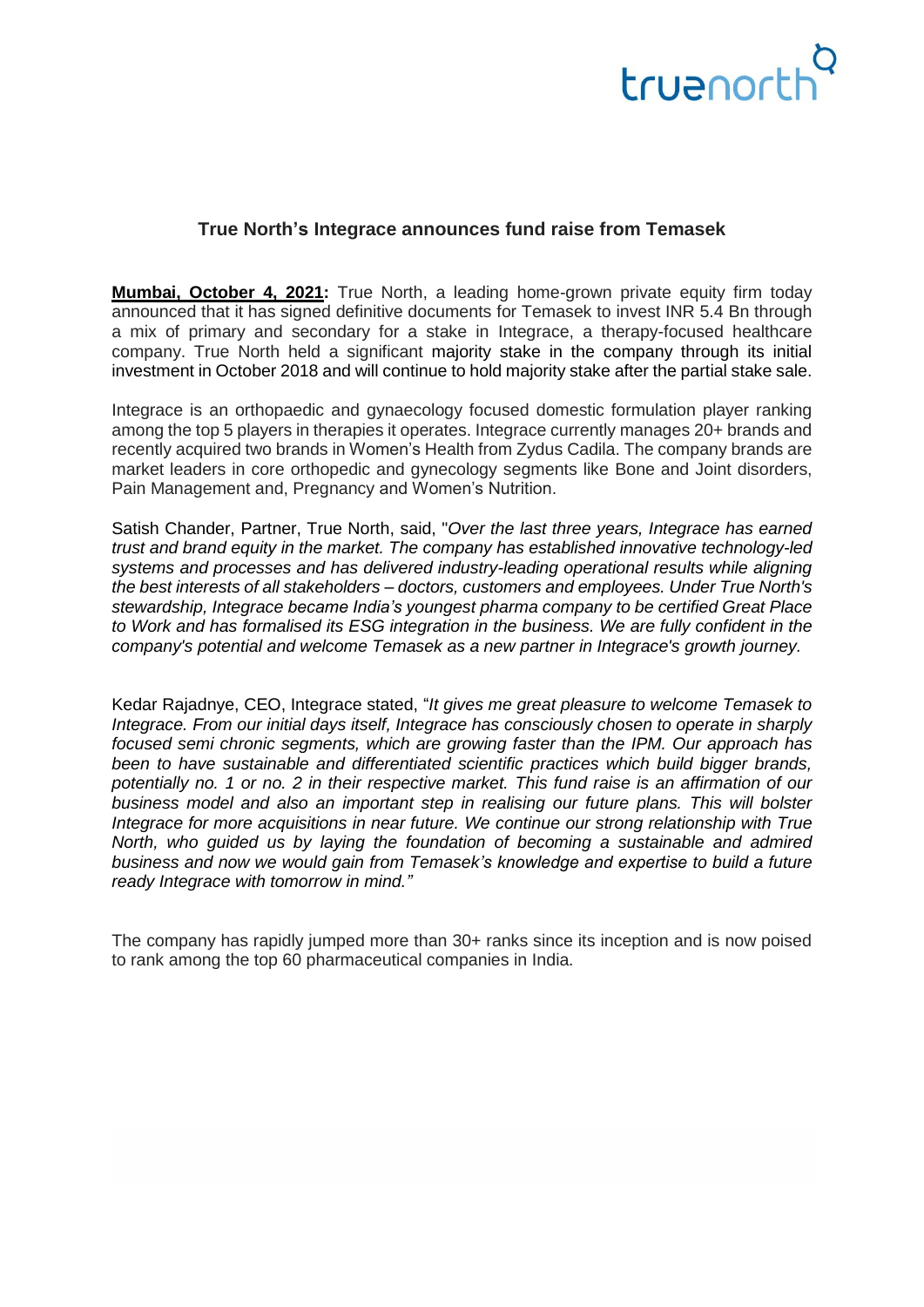## truenort

#### *Notes to editors:*

#### **About True North**

Founded in 1999, True North is India's leading home-grown private equity firm with a focus on investing in and transforming mid-sized profitable businesses into large, well-established businesses that are valuable, enduring and socially responsible. True North has successfully launched six separate investment funds with a combined corpus of  $\sim$  USD 3 billion, including co-investments. True North's deep insights and understanding of India has added value to more than 50 businesses over the last 20 years.

#### **About Integrace**

Integrace is an Orthopedic and Gynecology focused Domestic formulation player ranking among the Top 5 player in therapies it operates. The Company ranked 77th out of India's top 100 pharma companies in March 2020, with 5 of its brands ranking No 1 in respective therapy areas. It caters to over 60,000 medical professionals in India through its network of over 3,000 suppliers. In 2021 Integrace became India's Youngest Pharma Company to be certified as Great Places to Work.

#### **For further information, please contact:**

Daylon D'cruz | [daylon.dcruz@pitchforkpartners.com](mailto:daylon.dcruz@pitchforkpartners.com) Nitanshi Sharma | [nitanshi.sharma@pitchforkpartners.com](mailto:nitanshi.sharma@pitchforkpartners.com) Chirag Mistry | [chiragm@truenorth.co.in](mailto:chiragm@truenorth.co.in)